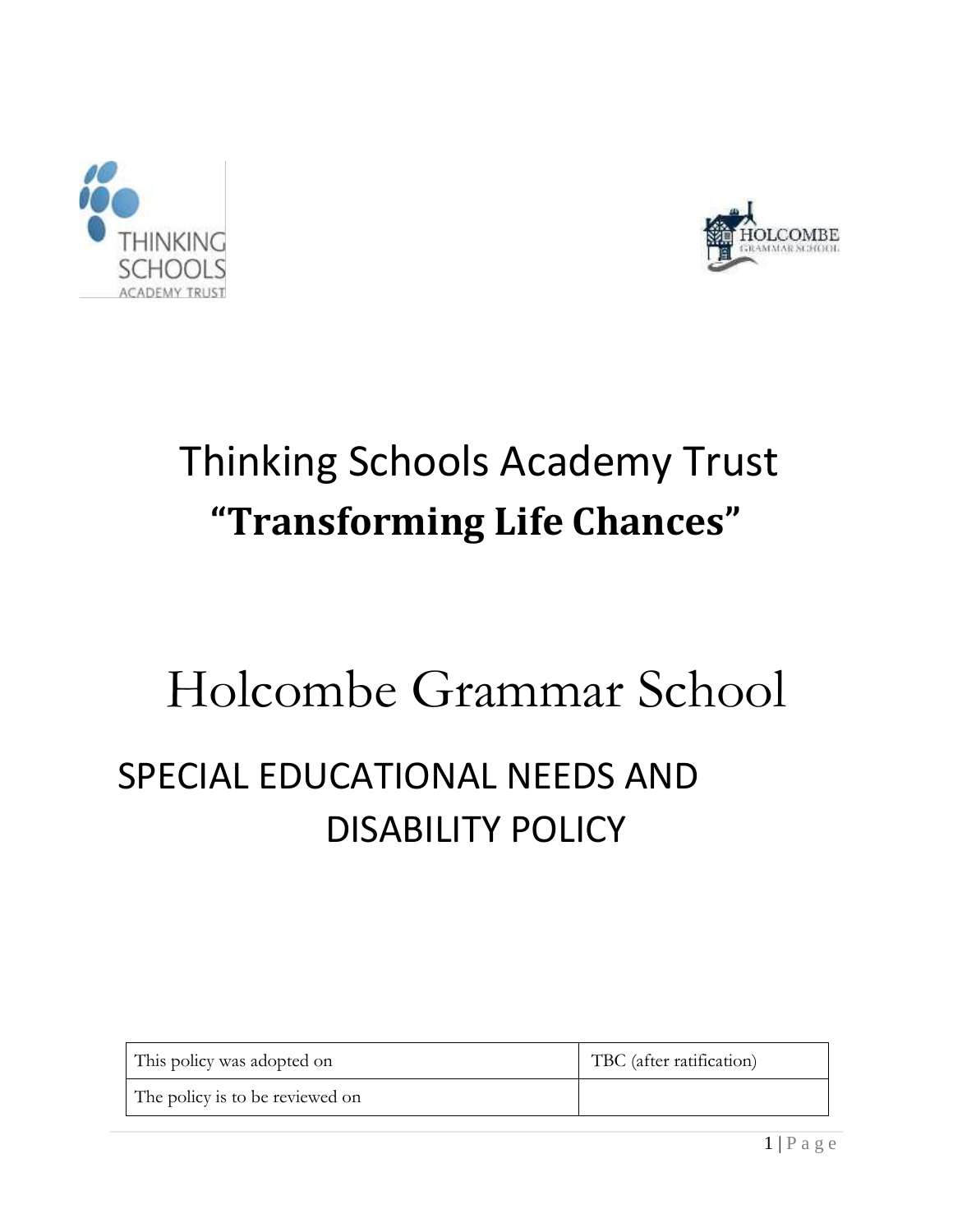# **SEND POLICY**

This policy complies with the statutory requirement laid out in the SEND Code of Practice 0-25 (September 2014) 3.65 and has been written with reference to the following guidance and documents:

- Equality Act 2010: advice for schools DfE (Feb 2013)
- SEND Code of Practice 0-25 (September 2014)
- Schools SEN Information Report Regulations (2014)
- Statutory Guidance on Supporting pupils at school with medical conditions (April 2014)
- The National Curriculum in England Key Stage 1 and 2 Framework document (Sept 2013)
- Safeguarding Policy
- Teachers Standards 2012
- This policy was created by the school's SENCO in liaison with the SLT
- This policy is available to be shared with all staff and parents of pupils with SEND which reflects the SEND Code of Practice 0-25 guidance.
- Accessibility Plan

# **SECTION 1**

# **The Holcombe SEN Department:**

The school has a designated Special Educational Needs Co-ordinator (SENCO) and an Assistant **SENCO** 

Alongside the SENCO, the Assistant SENCO will develop resources and strategies to support students and staff. They will be able to communicate to the Head of School relevant and current information on any pupil with Special Educational Needs (SEN). The SENCO has completed the statutory training (National Award for Special Educational Needs Co-ordination). Working with the Assistant SENCO they will ensure staff training needs are met. They will communicate to teacher's strategies they need to employ to ensure pupil's needs are met. The SENCO is supported by a nominated Governor.

Mr C. Potter Assistant Head (Pastoral) (C.Potter@tsastrust.org.uk)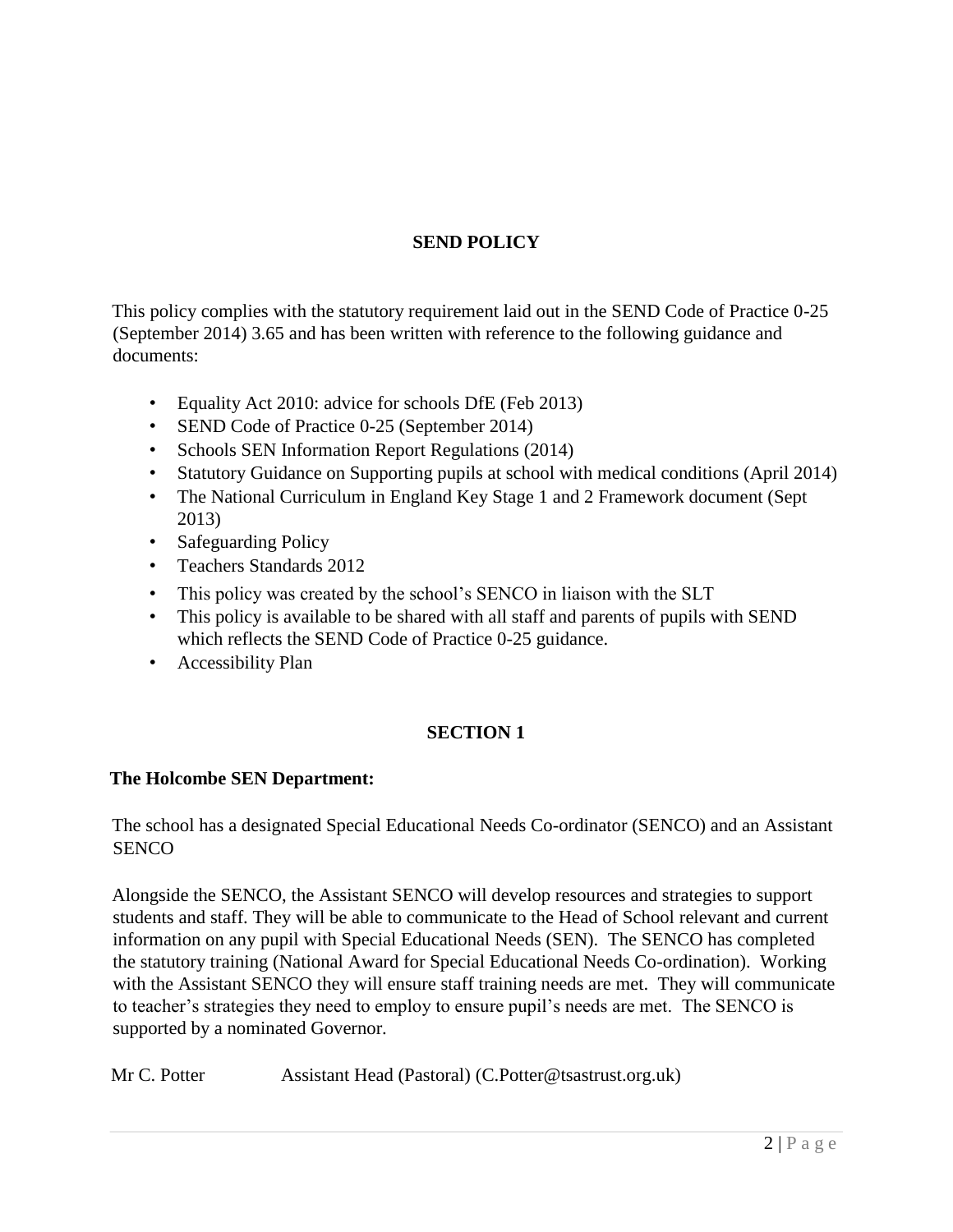| -           | <b>SENCO</b>               |
|-------------|----------------------------|
| Mr D. Hayes | (D. Hayes@tsatrust.org.uk) |
|             |                            |

- Assistant SENCO) Mrs L. Bridges (L. Bridges@tsatrust.org.uk)

#### **Holcombe & SEN**

- The School aims to give every student the opportunity to develop his/her potential to the full. It recognises too that all students have their own particular needs and seeks to ensure that each student is able to learn, experience success and feel valued in an environment free from obstacles and prejudice.
- The School is committed to ensuring all students receive their full entitlement to a whole school curriculum regardless of their needs or disabilities.
- The school and all staff believe that every teacher is a teacher of every child or young person, including those with SEN.

#### **Holcombe Aim**

 $\Box$  The school is committed to raising the aspirations of and expectations for all pupils with SEN. The school reviews the progress of all pupils 3 times a year and it is our absolute priority to make certain that all pupils are achieving as well as they can at all stages of their schooling. If we are concerned that a pupil's progress could be improved by adding more intervention then we will review all possible options available to us. Our focus is achieving the best possible outcomes for all pupils.

#### **Holcombe Objectives**

- To identify and provide for all pupils who have special educational needs and additional needs.
- To work within the guidance provided in the SEND Code of Practice 2014
- To operate a 'whole pupil, whole school' approach to the management and provision of support for special educational needs "to enable students with SEN to ensure they can fully engage in the activities of the school alongside pupils who do not have SEN" (SEND Code of Practice, 2014)
- To provide support and advice for all staff working with special educational needs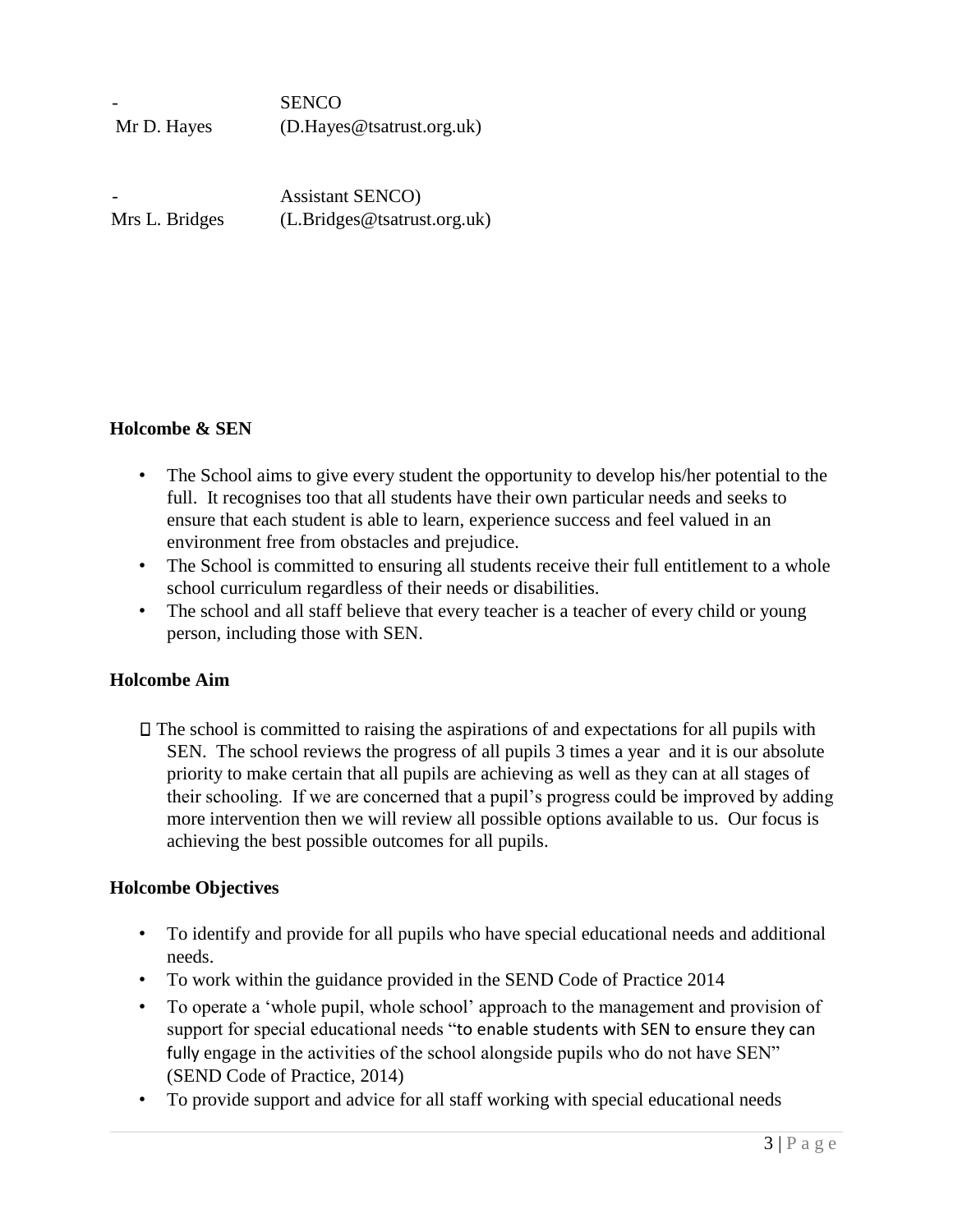## **Identifying Special Educational Needs:**

There are four Broad Areas of Need (SEND COP 2014) for which the school is responsible for planning provision:

- Communication & Interaction
- Cognition & Learning
- Social, Emotional & Mental Health Needs
- Sensory and/or physical needs

The purpose of the identification of a SEN is to establish what action the school needs to take to best support the pupil; it is not to fit a pupil into a category. The school identifies the needs of pupils by considering the needs of the whole pupil which include not just the special educational needs of the pupil.

The school is clear that only those pupils who require additional specialist provision, significantly above and beyond that accessed by peers of the same age, will be referred to as having SEN status. Other issues which may impact on progress and attainment but are **NOT SEN** include:

- o Disability (the Code of Practice outlines the 'reasonable adjustment' duty for all settings and schools provided under current Disability Equality legislation – these alone do not constitute SEN)
- o Attendance and Punctuality o o Health and Welfare
- o o EAL
- o Being in receipt of Pupil Premium Grant o Being a Looked After Child o Being a child of Serviceman/woman

Identifying behaviour as a need will no longer be an acceptable way of describing SEN. Any concerns relating to a child or young person's behaviour will be described as an underlying response to a need which the school will be able to recognise and identify clearly as we know the child/young person well and can respond to their needs.

All teachers are responsible and accountable for the progress and development of all of the pupils in their class, including where pupils access support from teaching assistants or specialist staff. High quality teaching (Quality First Teaching), differentiated for individual pupils, is the first step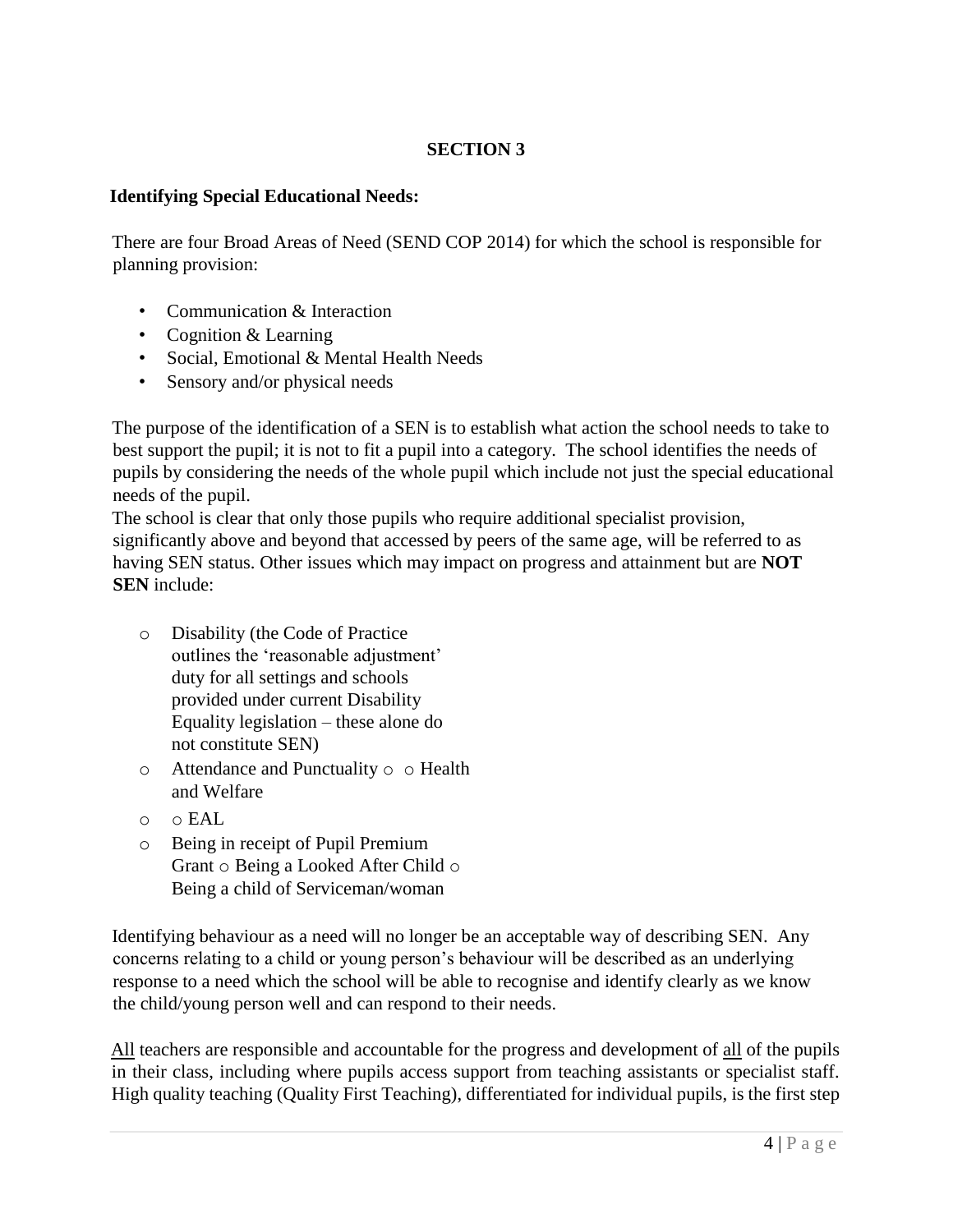in responding to pupils who have or may have SEN. Additional intervention and support cannot compensate for a lack of good quality teaching.

The school regularly and carefully reviews the quality of teaching for all pupils, including those at risk of underachievement through its School Self Review Process. Members of staff are regularly observed and where problems are identified, robust support is immediately put in place; many more informal observations happen throughout the academic year and logged departmentally. Work scrutinies are regularly carried out as part of the school's Quality Assurance processes, supported by SLT meetings and members of AAB and RGB.

The school is committed to making certain all teachers are including all pupils in lessons and supporting where appropriate and necessary. CPD training in SEN is offered to all staff and departments on an annual basis and is focused around the needs of the pupils in the school setting.

# **SECTION 4**

#### **A Graduated Approach to SEN Support**

When the school decides to make special educational provision this decision is made with the consideration of teaching staff, the SENCO/Assistant SENCO and the SEN team. It is important to consider all of the information gathered from within the school about the pupil's progress, alongside national data and expectations of progress.

The views and opinions of parents and pupils are crucial to decisions made about the SEN support put in place.

The process by which the school will identify and manage pupils with SEN status is outlined below:

- Assess
- Plan
- Do
- Review

The process will take place three times a year. (See Appendix A for a flow diagram which outlines the process).

#### **Assess:**

- Information collated from all teaching staff who teach the pupils with SEN status
- Information collated from form tutors and pastoral team responsible for the pupils with SEN status
- Current rate of progress for all subjects acquired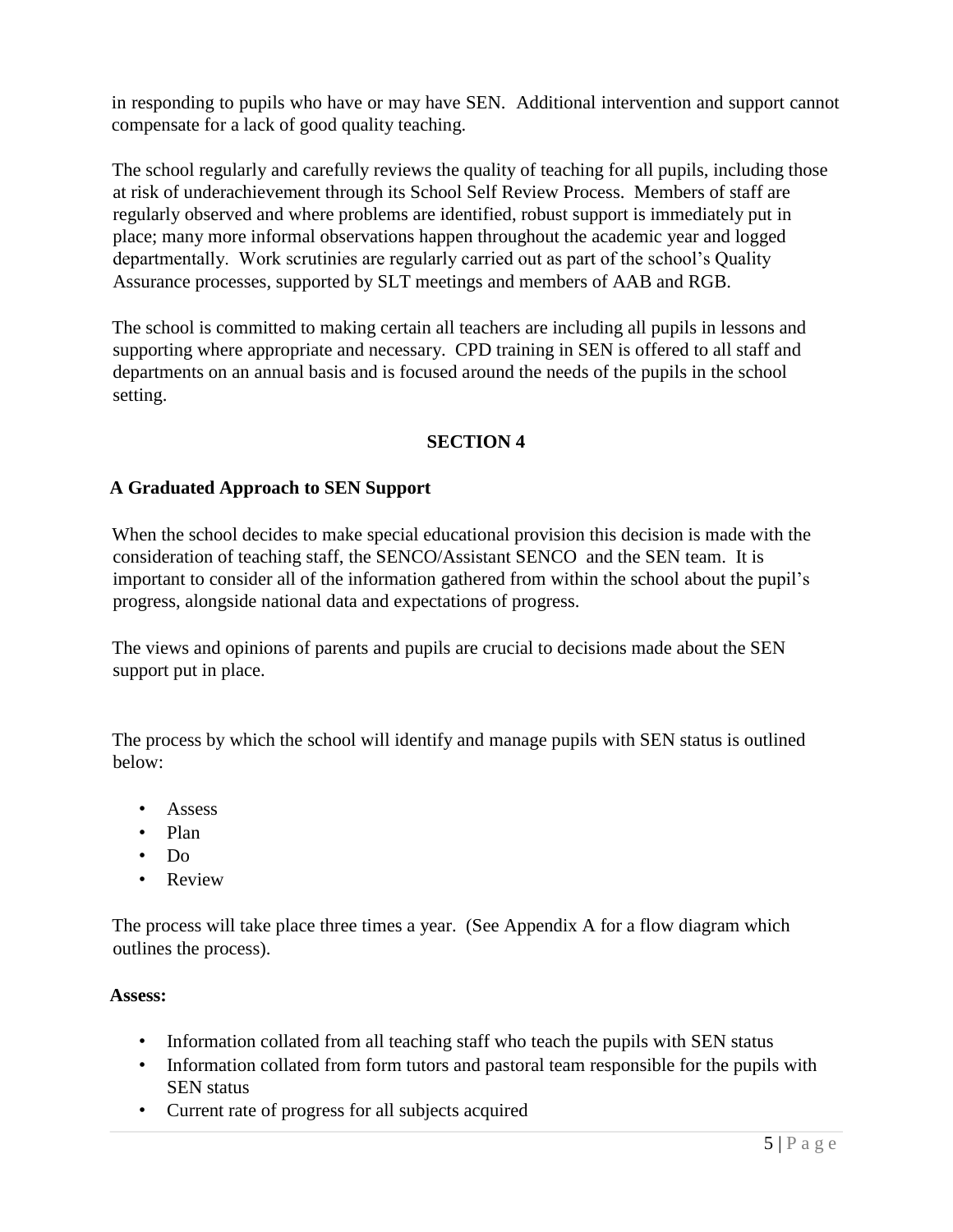- Information from parents of pupils with SEN status requested
- Information from pupils with SEN status acquired what is working well/what needs to be done differently
- Current pupil passports /Provision Map for all pupils with SEN status reviewed what has been tried already and what was the impact of this intervention?

#### **Plan:**

- Using the information acquired decisions are then made regarding whether the provision in place needs to be adapted to allow the pupil to make better progress/achieve their full potential.
- Planning put in place at this will be left in place until the next review Planning is formally recorded
- Changes are reported on the SEN register and provision maps

#### **Do:**

- All of the planning is now in place and being actioned on a daily basis
- Teachers informed of updates/changes on the SEN register and provision map

#### **Review**

 $\Box$  The impact of the APDR process will be formally reviewed three times per year but grades for all pupils with SEN status are monitored by the SENCO/Assistant SENCO on a termly basis.

Where the needs of a pupil are more complex and they require support from an external agency/provider the school will endeavour to obtain this support. The school will involve parents and pupils are all stages of the decision making process for external agency support. The affordability of this provision is monitored by the SENCO; all provision for all SEN pupils is logged and costed on the SEN provision map which is updated after each APDR round.

#### **SECTION 5**

#### **Criteria for exiting the SEN ('K' support) register**

- $\Box$  SEN status pupils and pupils with EHCP are discussed at the In School Review (ISR) three times a year. Parents are informed whether their children will be discussed prior to each meeting and given the opportunity to contribute to the discussions had. ISRs are attended by: The Educational Psychologist linked to the school, SENCO and/or Assistant SENCO , Heads of Year (where appropriate) and relevant pastoral staff.
- **EXECUTE:** APDR meetings are held three times per year where the provision in place for all SEN status pupils and EHCP pupils is assessed.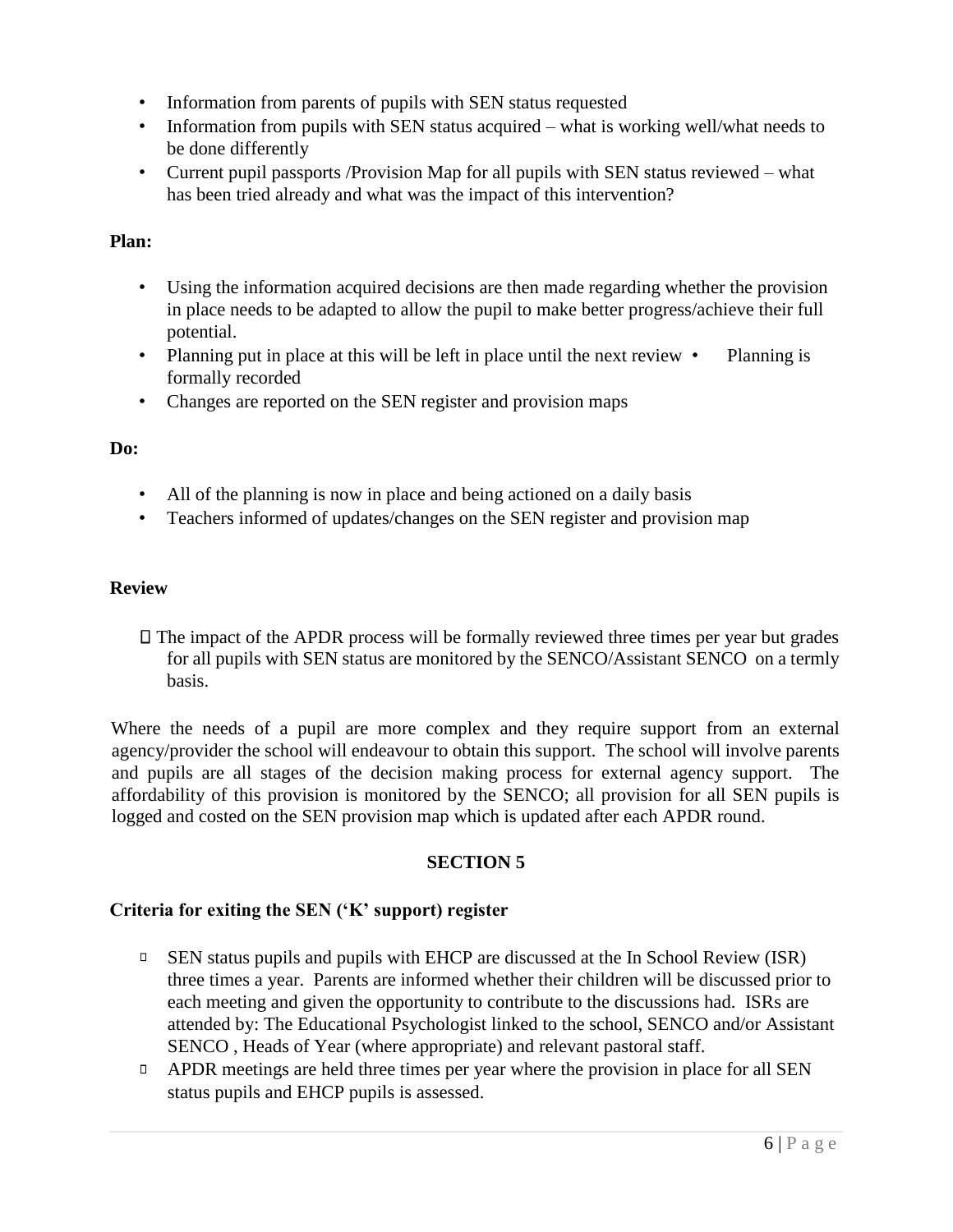- $\Box$  If pupils with SEN status no longer require additional specialist support to make the progress that the school expects of them, they will be discussed at the next available ISR to determine whether they can come off the SEN register.
- $\Box$  The school maintains a monitoring register of those students who receive support from the SEN Department but do not have a Special Educational Need.
- Pupils with EHCP will remain on the SEN register for as long as they have their  $\Box$
- EHCP.  $\Box$

The decision to remove a pupil from the SEN register will be joint one with the school, Educational Psychologist and parents and pupils concerned.

 $\Box$  If a pupil is removed from the SEN register the provision map will reflect this change to allow the school the ability to accurately cost the amount of money spent on SEN provision within the school setting.

# **SECTION 6**

**Parents can view all available additional support services offered by Medway Council on** their web page from the Medway Council LEA Local Offer [www.medway.gov.uk.](http://www.medway.gov.uk/) The Local Offer for other relevant authorities can be accessed through the school website.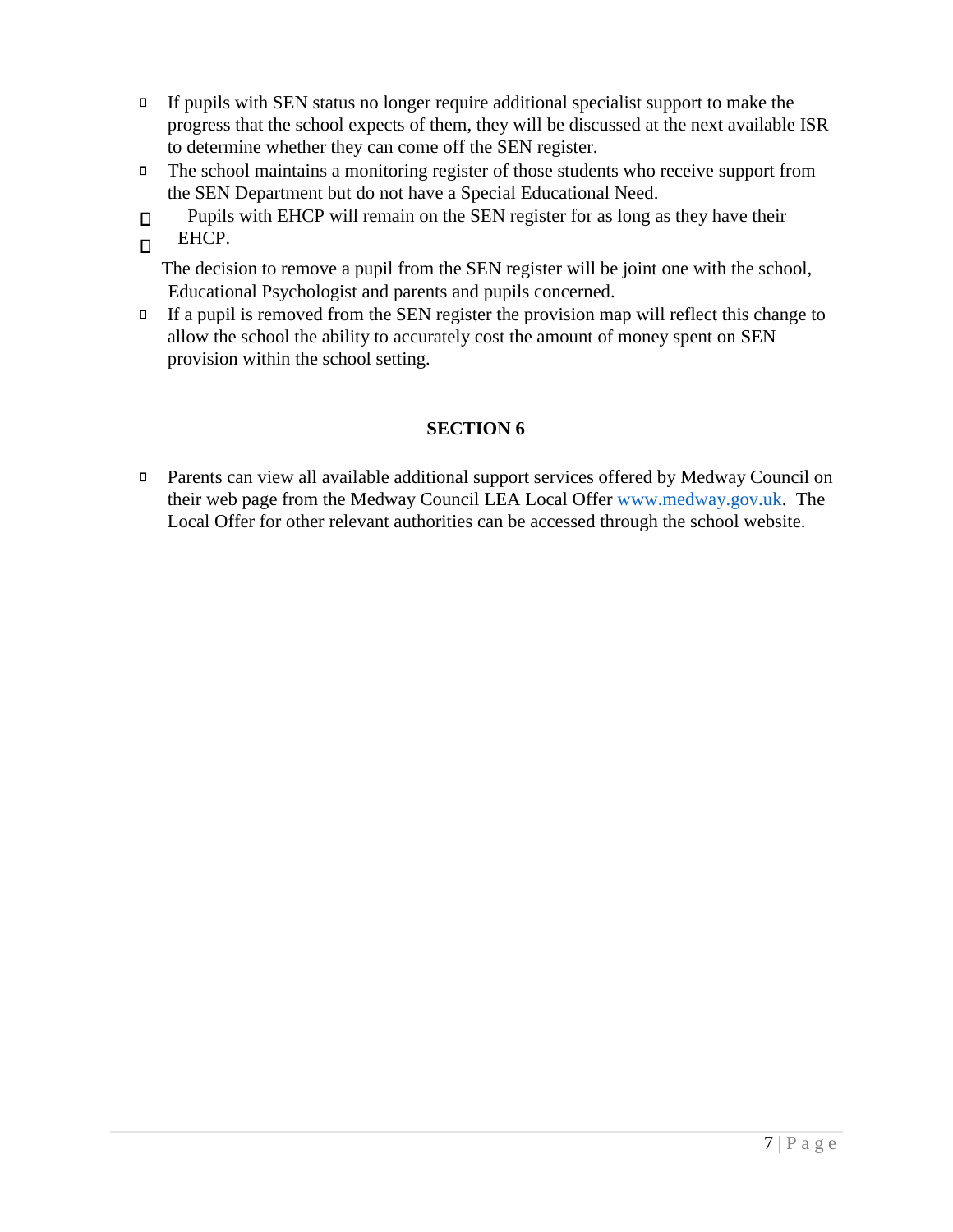The school will endeavour to support all parents/carers in their requests to find additional agencies who might be able to offer their family support outside of the school capacity.

 $\Box$ 

- $\Box$ Parents can contact the SEN team at any time to discuss concerns regarding their child, regardless of whether they have SEN status. The school is committed to supporting all parents and pupils with any SEN concerns.
- If SEN pupils require access arrangements to allow them to access examinations and  $\Box$ assessments, these arrangements are put in place by the examinations officer under the instruction and guidance of the SENCO. The school is bound by the rules and restrictions of the examination board and specific criteria must be met to allow any access arrangements to be facilitated. If parents wish to discuss any exam access arrangements they must speak to the SENCO or Assistant SENCO in the first instance.
- Information about SEN pupils is shared with all staff on the SEN register; updates to the SEN register are issued to all members of staff.
- $I<sup>1</sup>$  If a SEN pupil transfers to a new school the SEN team will contact the new school or education provider to share all appropriate information prior to transition.
- $\Box$ The SEN and Pastoral Team have a very good transition phase in place for the transition to Year 7; this includes meetings with parents and pupils with SEN, primary school SENCOs and Year 6 teachers and a phased induction if necessary in the Summer Term with additional visits to the school and interaction with the SEN team. The SENCO or Assistant SENCO attends, when invited, Annual Reviews for Year 6 pupils who are due to join the school who have an EHCP. The SENCO will also attend primary ISRs in Term 6 when invited.

# **SECTION 7**

#### **Supporting Pupils at school with Medical Conditions**

- $\Box$ The school recognises that pupils at the school with medical conditions should be properly supported so that they have full access to education, including school trips and physical education. Some children with medical conditions may be disabled and where this is the case the school comply with its duties under the Equality Act 2010. Not all students with disabilities have special educational needs and not all students with SEN meet the definition for disability.
- $\Box$ Some may also have special educational needs (SEN) and may have a statement or EHCP which brings together Health and Social needs, as well as their special educational provision and the SEND Code of Practice (2014) is followed.
- $\square$  Pupils who have complex medical conditions are registered on the school's medical list and covered by the School Medical Policy.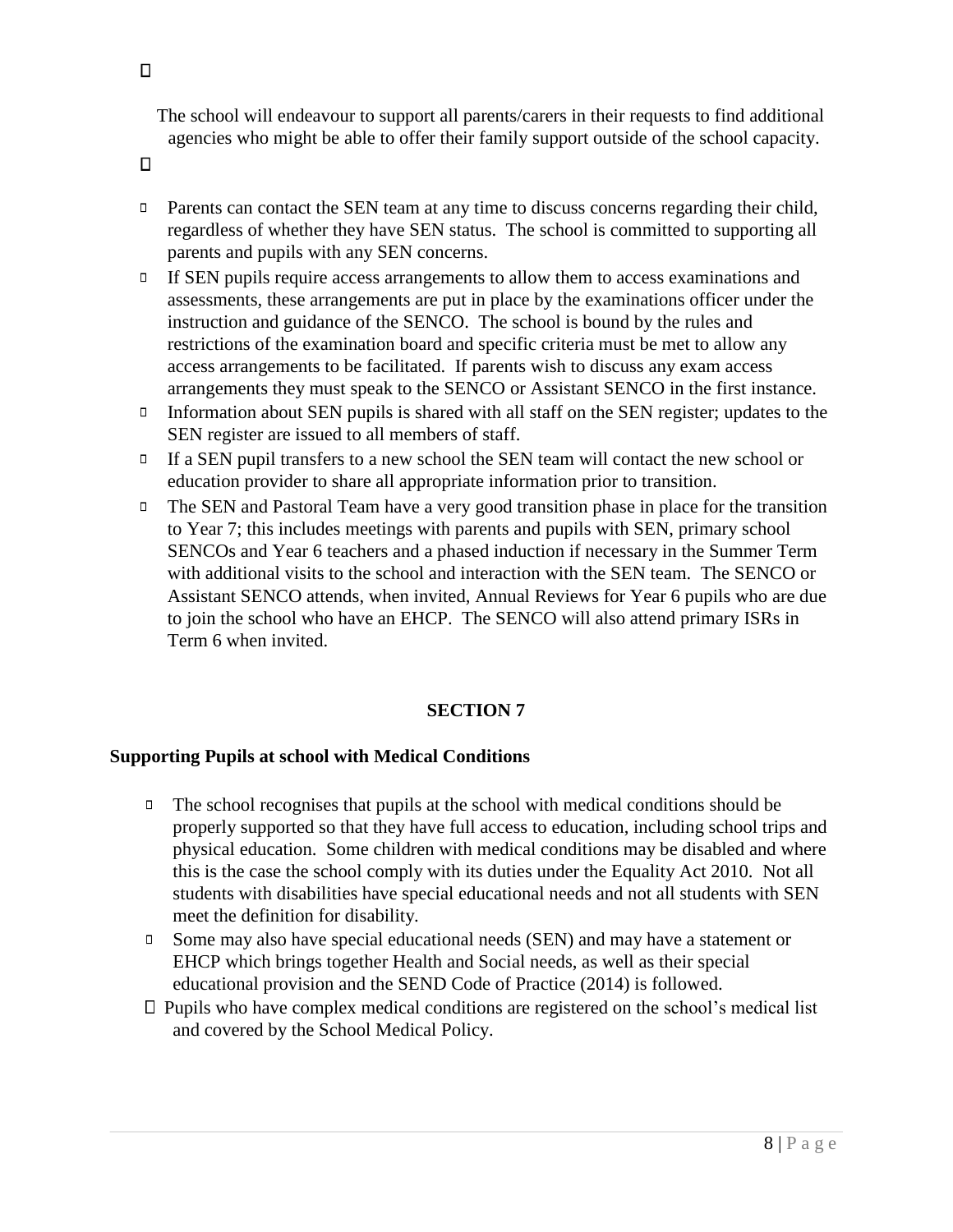#### **Monitoring and Evaluation of SEND**

The school regularly and carefully monitor and evaluates the quality of provision we offer all pupils.

- $\Box$  The SEN department work hard to establish positive and trusting relationships with the SEN parents and pupils. Parents are able to email the SENCO and Assistant SENCO at any time
- $\Box$  The SEN Governor looks to meet with the SENCO officially 3 times a year but informal contact is maintained throughout the course of the academic year.
- $\Box$  Evaluation and monitoring arrangements promote an active process of continual review and improvement of provision for all pupils.

#### **SECTION 9**

#### **Training and Resources**

- $\Box$ SEN is funded through Medway Council and all mainstream schools are provided with resources to support those with additional needs, including pupils with SEN and disabilities. This funding is determined by a local funding formula, discussed with the local school's forum, which is also applied to local academies.
- $\Box$  The school has an amount identified within its overall budget called the notional SEN budget but this is not a ring-fenced amount and the school endeavours to provide high quality appropriate support for SEN pupils from the wider budget where appropriate and necessary.
- Pupils with an EHCP can have additional top-up funding provided to help meet  $\Box$ their needs if Medway Council deem it appropriate. This is typically allocated where the needs of an individual pupil exceeds the nationally prescribed threshold (approximately £6,000).
- $\Box$  In order to maintain and develop the quality of teaching and provision to respond to the strengths and needs of all pupils the SENCO and/or runs training for inclusion and differentiation for SEN at least once a year; all staff are invited to attend this training and all departments are required to be represented.
- When specific training is needed to support the needs of an individual pupil  $\Box$ training is delivered to all members of staff who are involved with the pupil on a regular basis.
- $\Box$  Where possible the school involves the support of external providers to support training needs.
- Training is given on the first day of the autumn term to update staff on all SEN  $\Box$ issues.
- The school is part of the Secondary School SENCO network in the local area.  $\Box$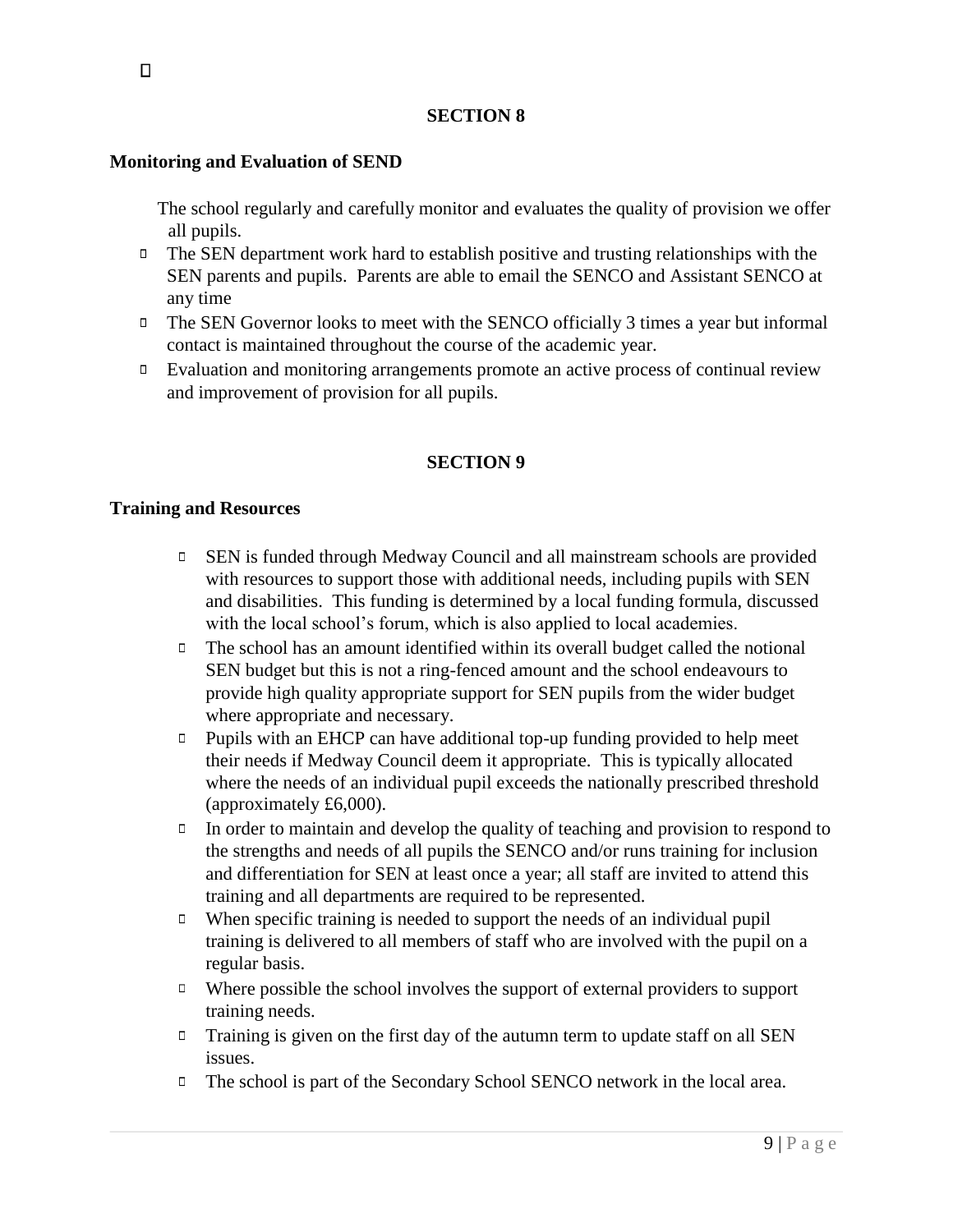#### **Roles and Responsibilities**

The role of the SEN Governor is to meet with the SENCO on a regular basis and support of the SENCO with their management of the SEN department. The SEN Governor is able to challenge the SENCO on statistics and the progress of SEN pupils and request to see any documentation the SEN Governor would like to see to support information given. The SENCO is line managed by the relevant Head of School  $\Box$ 

- $\Box$
- 
- $\Box$
- $\Box$

## **SECTION 11**

#### **Storing and Managing Information**

 $\Box$  The school recognises the importance of appropriately managing and storing documentation associated with SEN.

#### **SECTION 12**

#### **Reviewing the Policy**

The new SEN policy will be reviewed on an annual basis given the climate of reform and extent of changes at a national level.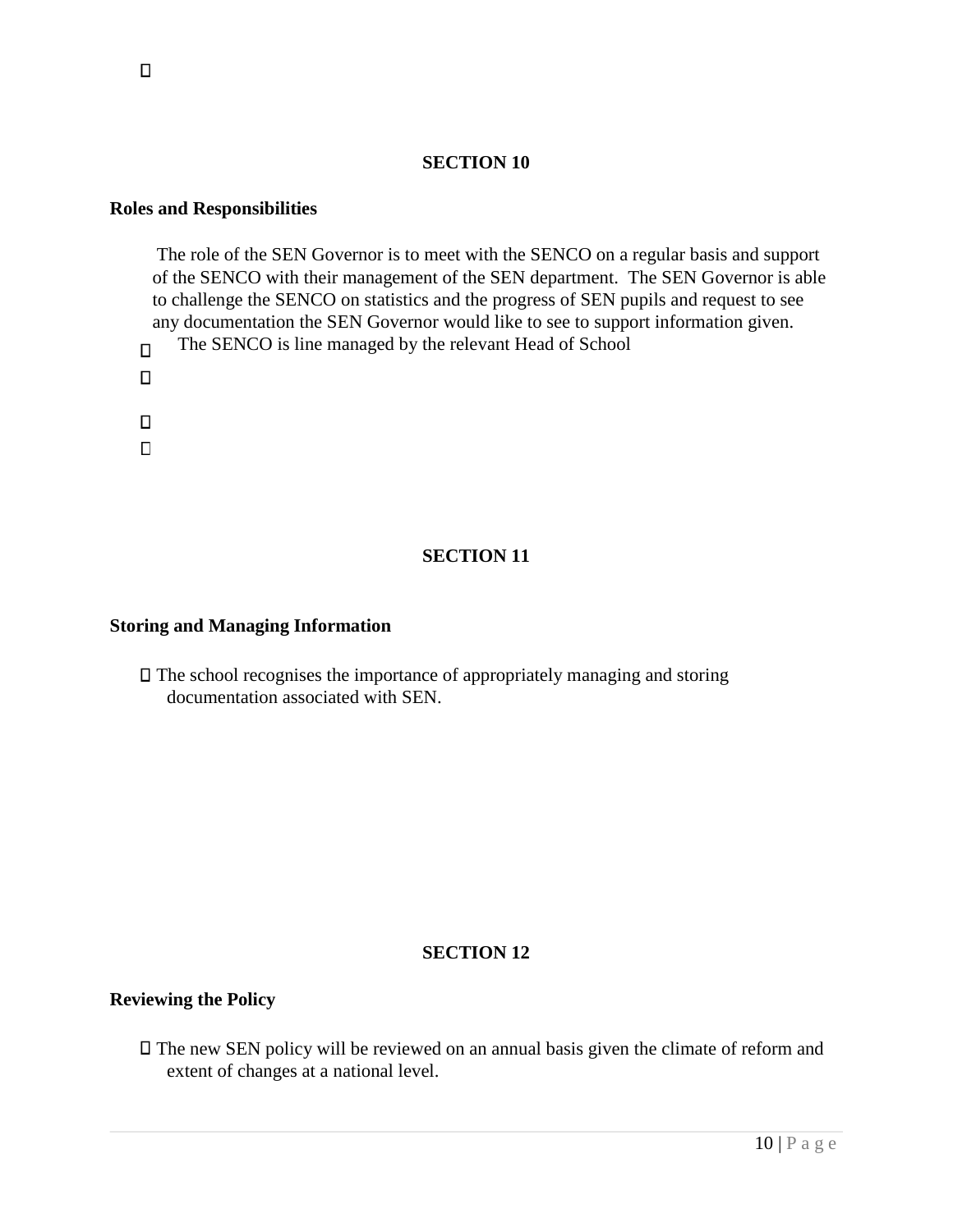#### **Accessibility**

- The DDA, as amended by the SEN and Disability Act 2001, placed a duty on all schools and Local Authorities to increase over time the accessibility of schools for disabled pupils and to implement their plans.
- $\Box$  The SEN team have very positive relationships with the parents and carers of the disabled pupils in the school setting; parents and carers of these pupils can contact the SEN team directly by email or telephone.

This policy should be read in conjunction with the school Accessibility Plan.

#### **SECTION 14**

#### **Dealing with Complaints**

 $\Box$  If parents and carers have complaints about the SEN provision within the school they can address these directly with the SENCO or Assistant Principal (T&L). The school is committed to resolving complaints and grievances when they infrequently come up and resolutions are sought at all times.

#### **SECTION 15**

#### **Appendices**

Appendix A APDR flow diagram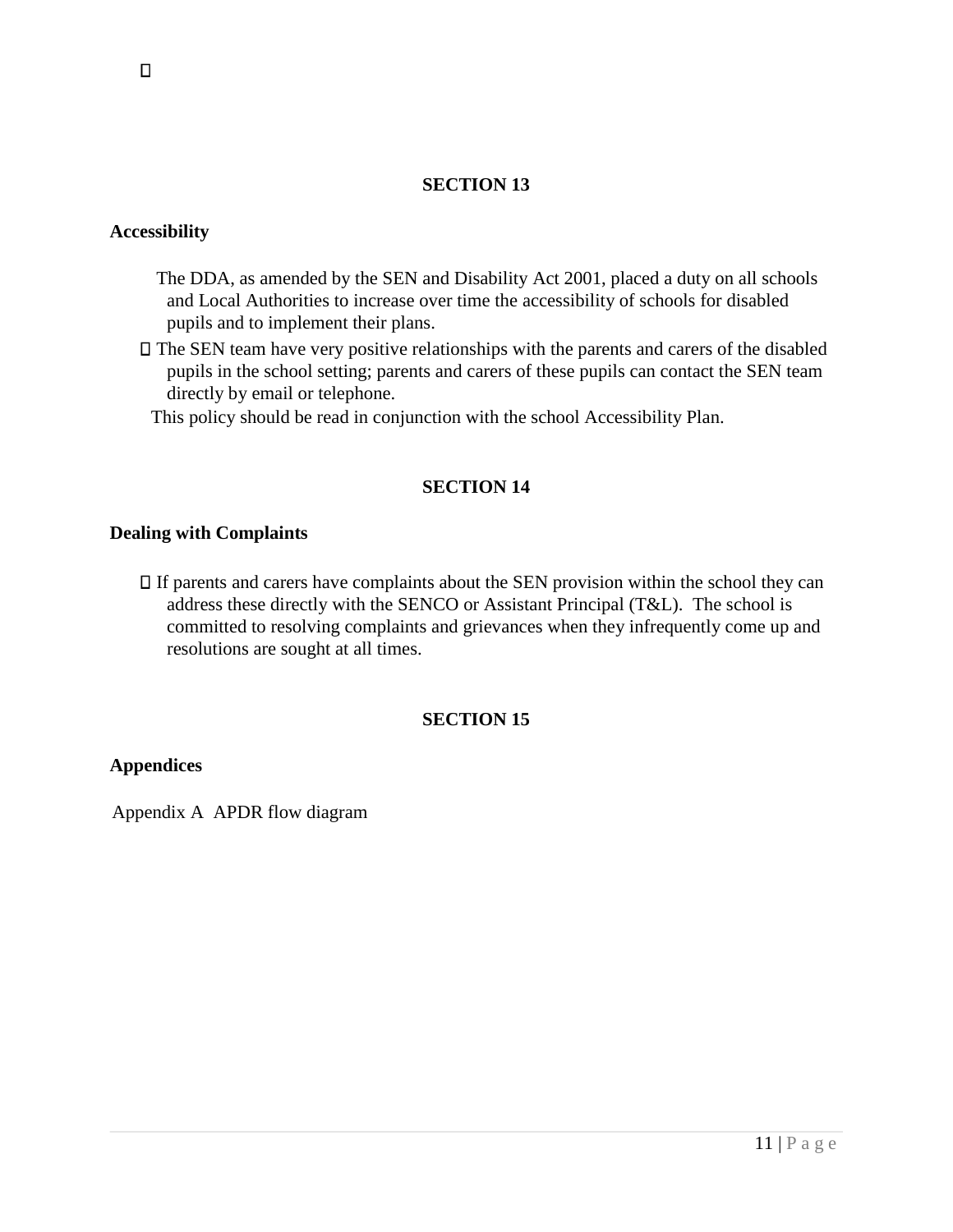$\Box$ 

Member of staff has a concern regarding a<br>ss who is <u>NOT</u> SEN Status or does NOT pupil's progress who is <u>NOT</u> SEN Status or does NOT have an EHCP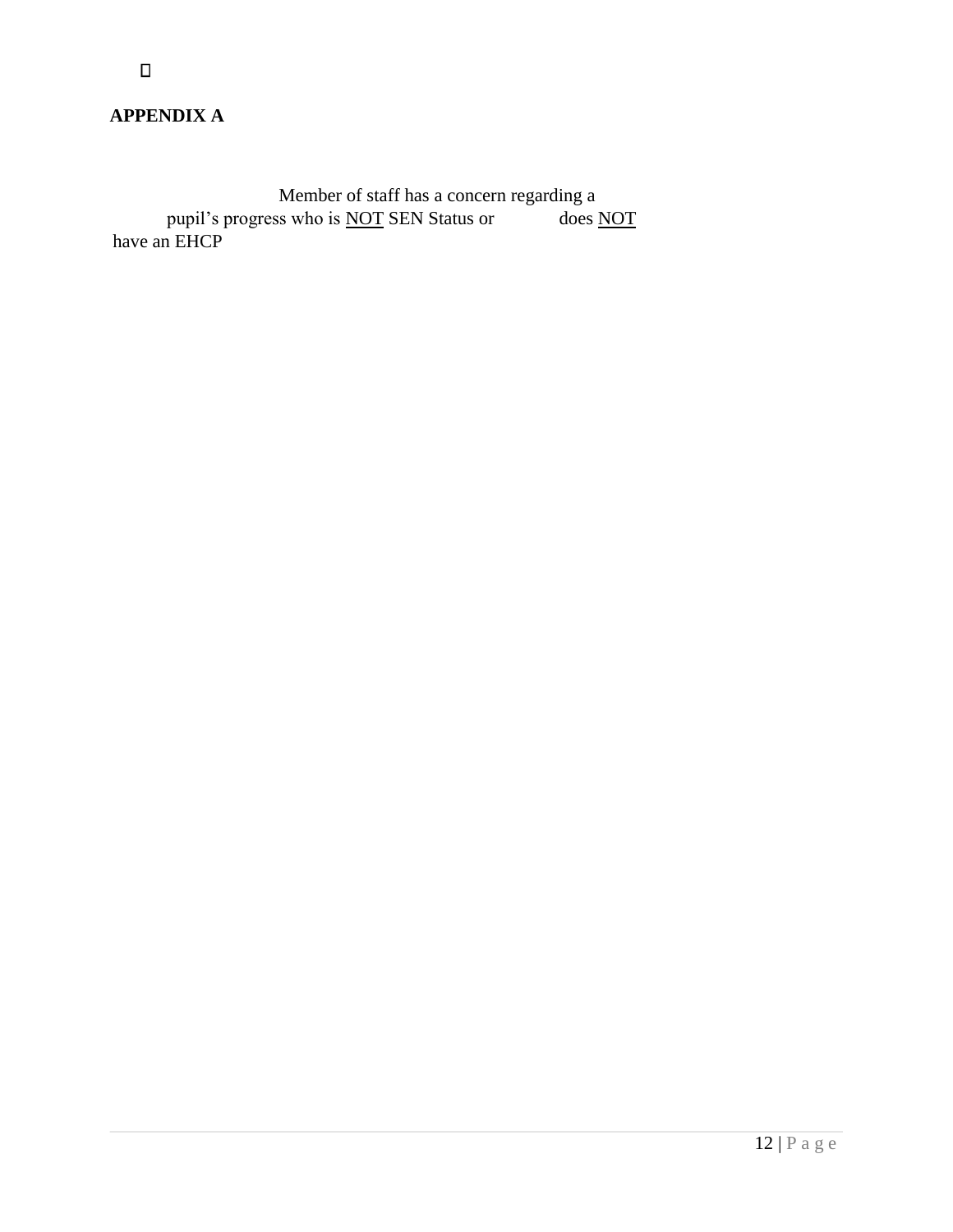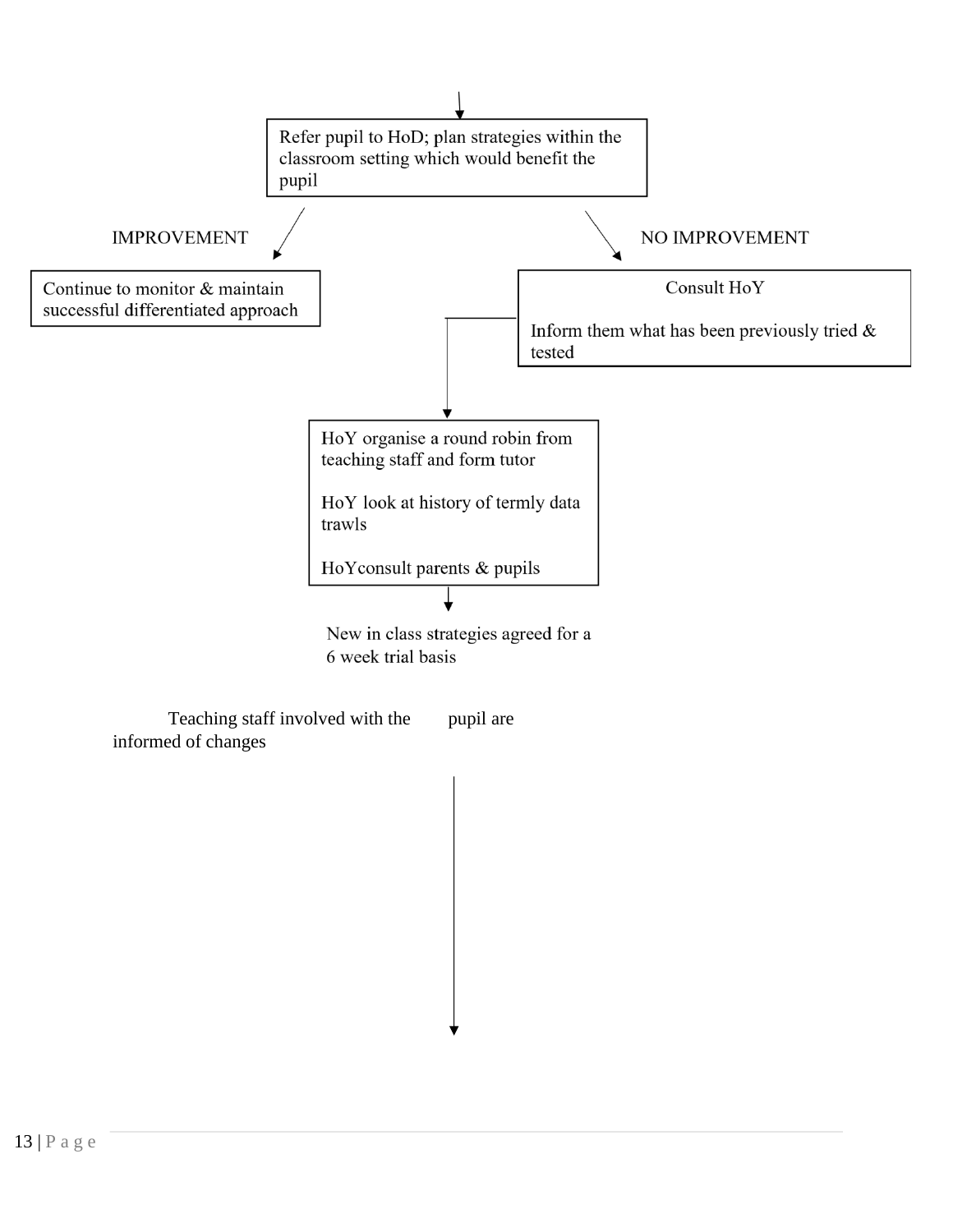# **APPENDIX A (cont/d)**



Pupil added to the SEN register with SEN **Status**